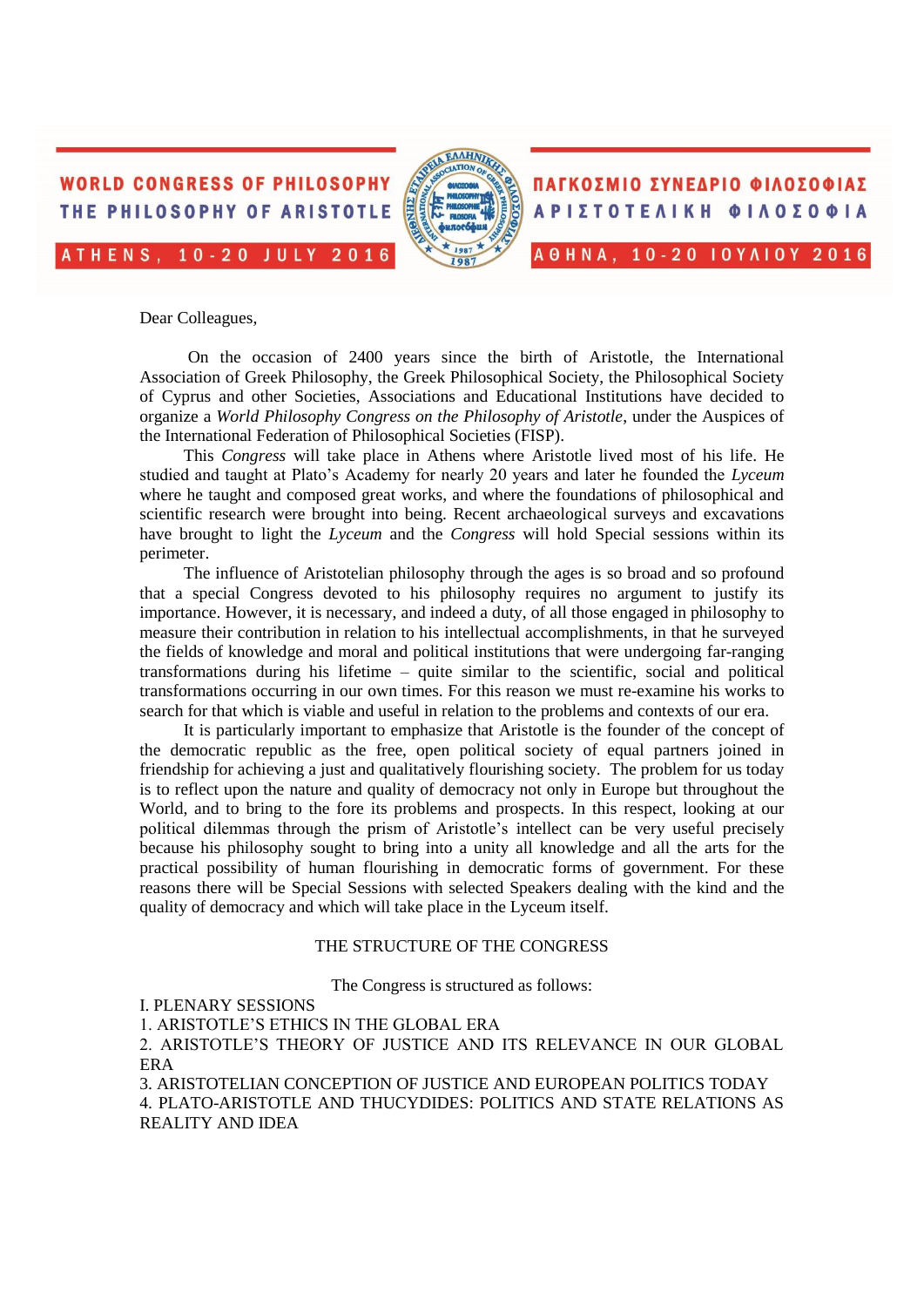# II. SYMPOSIA

1. ARISTOTLE'S CONCEPTION OF PHILOSOPHY 2. ARISTOTLE'S CONCEPTION OF NATURE AND THE ENVIRONMENT IN RELATION TO ECOLOGICAL ISSUES OF OUR ERA 3. ARISTOTLE, TECHNOLOGY, *SCHOLE* AND THE PHILOSOPHY OF CULTURE 4. ARISTOTLE'S CONCEPTION OF MAN AND HIS/HER *ERGON* 

# III. SPECIAL SESSIONS

There will be Special Sessions on specific topics. These sessions will take place at the Lyceum of Aristotle, the Pnyx, Plato's Academy and the Temple of Olympian Zeus

IV. 31 THEMATIC SECTIONS FOR CONTRIBUTED PAPERS

- 01. Aristotle's life and his philosophical pilgrimage (Works and Library)
- 02. Aristotle and Alexander the Great
- 03. Aristotle and the Pre-Socratics
- 04. Aristotle and Plato
- 05. Aristotle and his successors (The Aristotelian tradition, Theophrastus, Strato etc.)
- 06. Aristotle and his influence and presence on later philosophy (Byzantine, Medieval,
- Arabic, Modern Greek Philosophy etc.)
- 07. Aristotle and Modernity
- 08. Aristotle's conception of philosophy
- 09. Aristotle's ethics
- 10. Aristotle's epistemology
- 11. Aristotle's logic and the philosophy of logic
- 12. Aristotle's metaphysics
- 13. Aristotle's methodology
- 14. Aristotle's ontology
- 15. Aristotle's politics
- 16. Aristotle's *Poetics* and the philosophy of logos and literature
- 17. Aristotle's *Rhetoric* and the philosophy of communication
- 18. Aristotle's philosophy of action
- 19. Aristotle's philosophy of biology
- 20. Aristotle's philosophy of culture and leisure (*scholê*)
- 21. Aristotle's philosophy of economics
- 22. Aristotle's philosophy of education
- 23. Aristotle's philosophy of language
- 24. Aristotle's philosophy of law
- 25. Aristotle's philosophy of man
- 26. Aristotle's philosophy of mind & philosophical psychology
- 27. Aristotle's philosophy of nature
- 28. Aristotle's philosophy of science
- 29. Aristotle's philosophy of the environment
- 30. Aristotle's philosophy of art*-aesthetics, technê* and technology

31. Aristotle's philosophy and Aristotelian studies all over the World (in Secondary and University Education)

# **OTHER SESSIONS**

# **Sessions of Philosophical Societies**

The Organizing Committee enables Philosophical Societies, Associations and other Organizations to meet and to conduct their work in Athens during the Congress.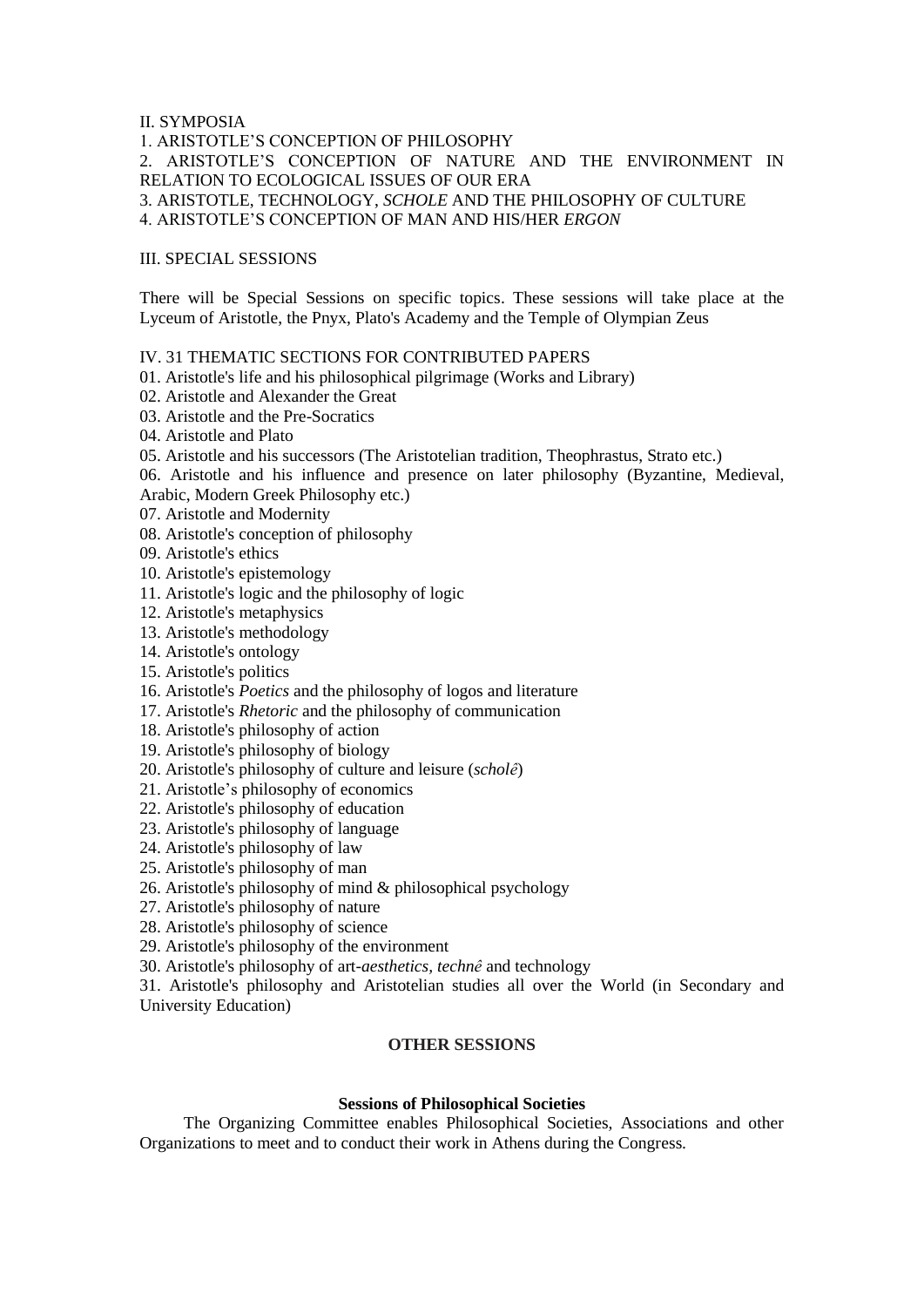Societies that wish to hold meetings during the Congress are kindly requested to register and apply to the Organizing Committee no later than May 1, 2016, at: [Secretariat@iagp.gr](mailto:Secretariat@iagp.gr)

Please use the Template Participation Form No 1 and Template Form for Society Meetings

### **Sessions Round Table (Round Tables)**

Individual participants or Associations Clubs wishing to organize a Round Table in the context of the Congress should be aware that it must include speakers from at least two countries, that there must be a minimum of five (5) participants and who must be registered for the Congress.

The organizers and the themes of round-tables are subject to the approval of the Organising Committee.

Please use the Template Participation Form No 1 and the Template Form for Round-Table

#### **Sessions for Students (Student Sessions)**

The themes for Student Sessions are the same as those for the Congress, i.e., thirty one (31) thematic sections for contributed papers. The student papers, provided that they are accepted for presentation, will then be considered for publication. Student presentations are limited to 10-15 minutes (undergraduates and postgraduates: 10 minutes duration, PhD.Candidates:15 minutes duration).

Please use the Template Participation Form No 1 and the Template Form for Students Session

# **Poster Sessions**

Presentation of ideas by posters (**Poster sessions**). Please use the Template Participation Form No 1 and the Template Form for Poster Session.

### **KINDS OF PARTICIPATION AND PAPERS**

#### CATEGORY A: PAPERS FOR PLENARY SESSIONS AND SYMPOSIA

The presentation of original academic Papers by Invited Speakers (30 min. duration).

These Papers will address particular issues (**mentioned in Plenary Sessions and Symposia**), evaluate research undertaken in connection with the subject they investigate, and provide an overview and synthesis of various philosophical approaches related to the topic of research.

Participants who wish to be considered for *this* category should express their interest promptly and state their preferences concerning the topic they wish to deal with, and send all the necessary information (a detailed **Curriculum Vitae** and a substantive **Abstract of their paper)** to the Organizing Committee **by 29th of February 2016 or earlier**.

Persons interested in being considered for designation as **Invited Speakers** should fill in Template Participation Form Νo 1A, Template for Abstract and Paper and send them out to the Organizing Committee (**[Secretariat@iagp.gr\)](mailto:Secretariat@iagp.gr)**

Category b: The presentation of original academic Papers (20 min. duration).

Category c: Short presentation of papers (15 min. duration).

Category d: The presentation of papers by graduate and Post-graduate Students (10 minutes duration) and by PhD. Candidates (15 min. duration) **(Student Session).**

Persons interested in presenting a paper in the above categories should fill in the Template Participation Form No 1 and the relevant Template Abstract Form or Template Abstract and Paper Form and send them out to the Organizing Committee (**[Secretariat@iagp.gr\)](mailto:Secretariat@iagp.gr)**